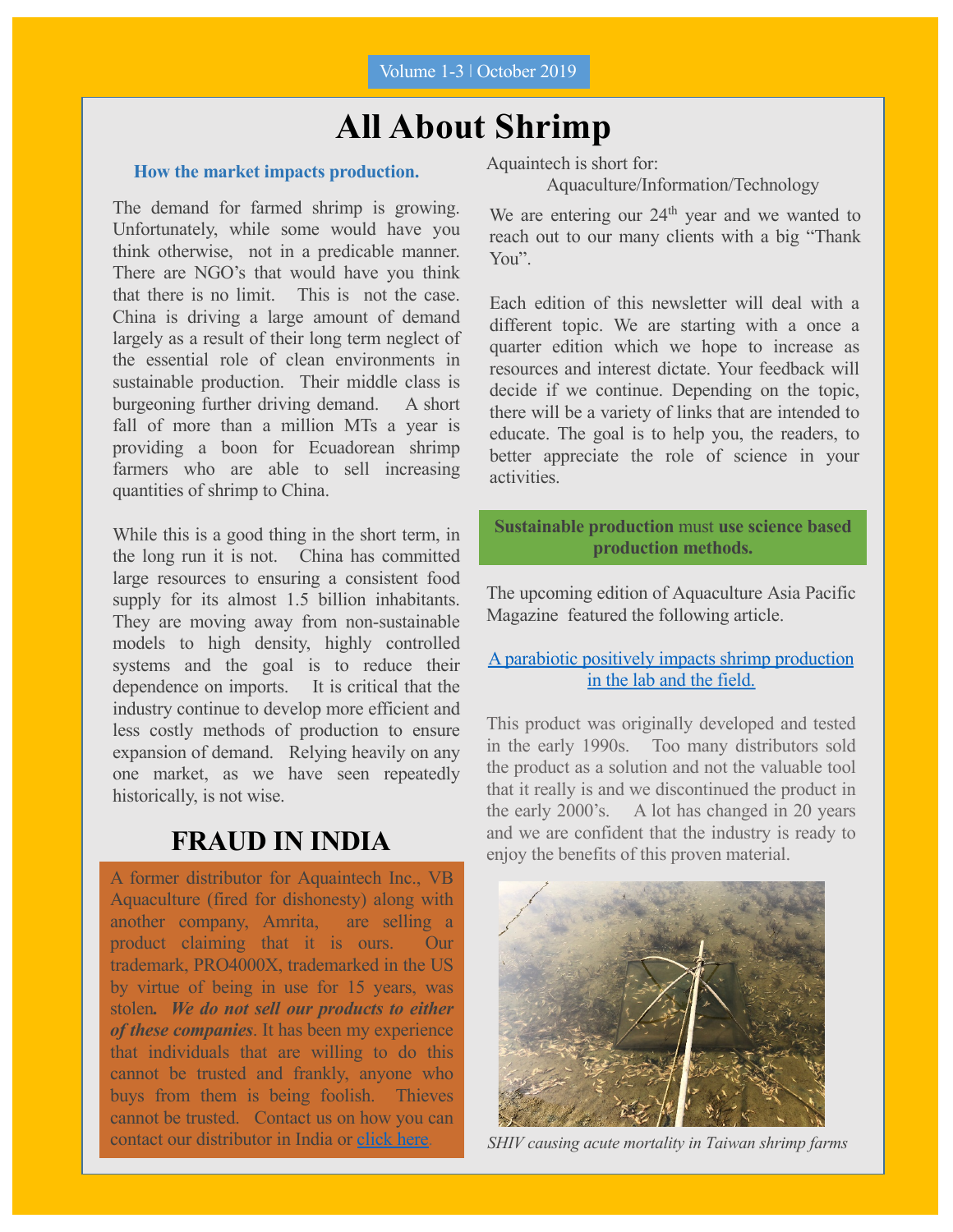# **Myths that hurt shrimp farmers and consumers**

**There are a number of myths that continue to be wide spread in shrimp farming. Ultimately they hurt efforts on the part of the shrimp farmers to achieve sustainability and in the short run can pose a serious problem for farmers and the consumers of farmed shrimp.** 



**MYTH ONE** A common myth is that on the selective media commonly used for the isolation of vibrios, Thiosulfate Citrate Bile Salts (TCBS), green colonies are bad and yellow colonies are good. This is 100% wrong. **The color of the colonies on the media is related to the ability to degrade sucrose and has** *nothing to do with the ability to produce disease***.**

Selected shrimp pathogenic vibrio species of and their colony color on TCBS.

| <b>Species</b>                              | <b>Colony color on TCBS</b> |
|---------------------------------------------|-----------------------------|
|                                             | <b>G-Green or Y-Yellow*</b> |
| V. alginolyticus                            | Y                           |
| V. anguillarum                              | Υ                           |
| V. harveyi                                  | Y (there are G strains)     |
| V. parahaemolyticus                         | G (there are Y strains)     |
| V. vulnificus                               | G (there are Y strains)     |
| V. splendidus                               | γ                           |
| <b>V.</b> fluvialis                         | Y                           |
| V. campbelli                                | G                           |
| V. fischeri                                 | <b>Weak Y</b>               |
| V. damsela                                  | G (there are Y strains)     |
| V. pelagicus                                | Υ                           |
| <b>V.</b> orientalis                        | <b>Faint Y</b>              |
| V. ordalli                                  | γ                           |
| V. mediterran <u>ei</u>                     | Υ                           |
| V. logei                                    | γ                           |
| V. penaecida                                | G                           |
| V. nigropulchritudo                         | G                           |
| V. owensii                                  | Υ                           |
| * based on standardized culture methods and |                             |
| time post plating                           |                             |

**MYTH TWO** Another myth is that Specific Pathogen Free (SPF) shrimp are free of all pathogens and that this is because they are resistant to these pathogens. This is  $100\%$ wrong. SPF animals, if they are generated and held properly are free of some pathogens (i.e. specific pathogens). This is due to screening of the animals with the end result being the elimination of SPECIFIC pathogens. It has absolutely nothing to do with tolerance or resistance, although these properties may be present in strains that have been selected for them.

**MYTH THREE** Yet another myth is that shrimp do not pick up toxins from ponds that they are grown in. This is 100% false and shrimp that are produced in ponds with high levels of blue-green alga and many other similar algal species may be carrying a wide range of toxins that make them unsuitable for at the very least raw consumption. These toxins are poisons. Shrimp farmers who persist in failing to control the loads of these toxin producing algae maybe poisoning their customers.



Filamentous blue green alga covering aerators in shrimp pond in Indonesia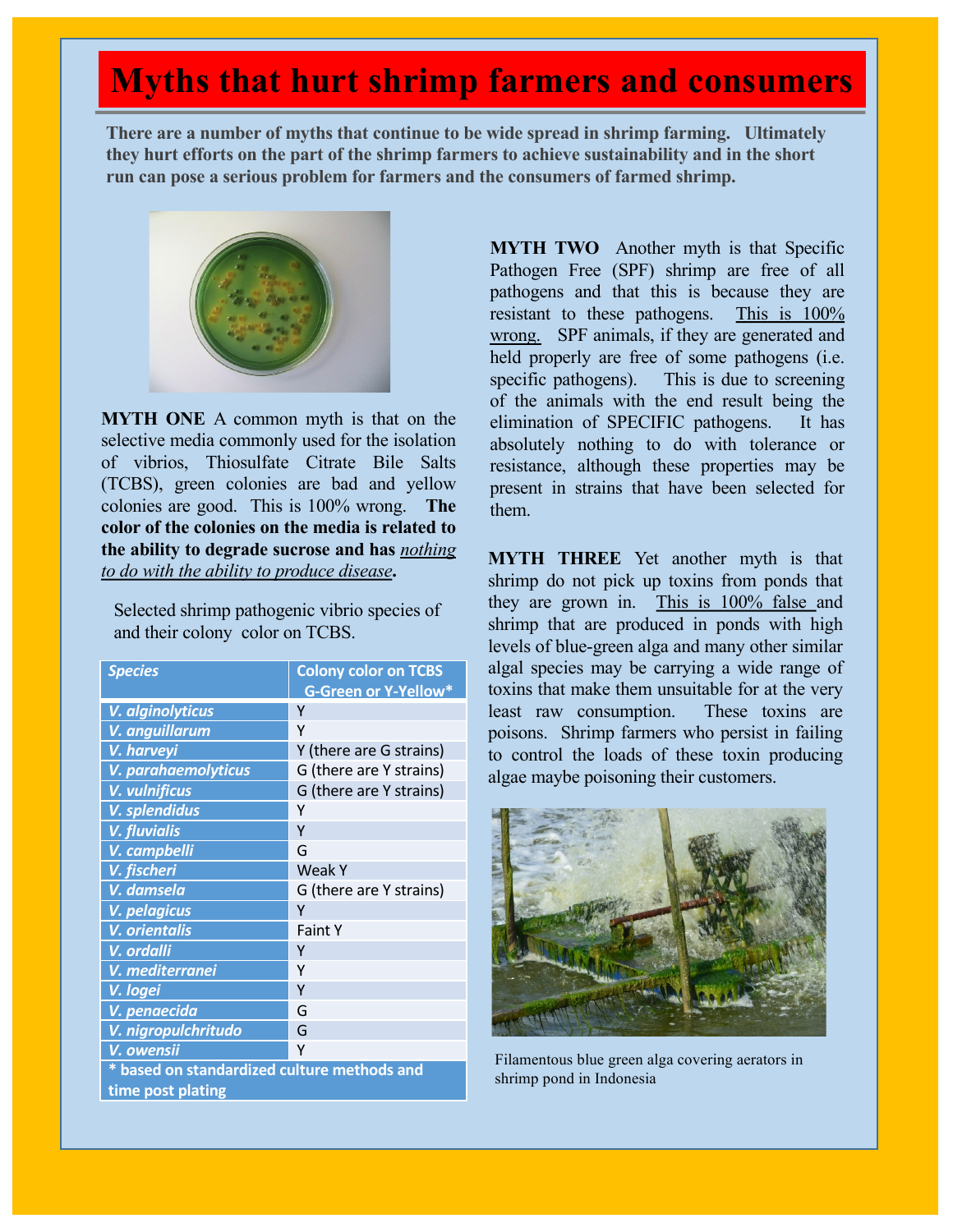## **Snake Oil in Shrimp Farming; A major impediment to sustainability?**

The generally accepted definition of snake oil is *"a quack remedy or panacea".* The term is widely ascribed as having originated from the use of "medicine" made from the Chinese water snake, a common practice among  $19<sup>th</sup>$ century Chinese railroad workers in the US. For many, the phrase conjures up images of unethical profiteers exploiting a gullible public by peddling and selling false cures. Yet many will swear the products work. This is widely known as the placebo effect and unfortunately all too often has the greatest negative impacts on those who do not understand that sustainable aquaculture must be science based.

Most of the farmed shrimp that finds its way into the Chinese, US and EU markets is produced in third world countries by small farmers. There are hundreds of thousands of these, in Vietnam, Indonesia, India, and elsewhere. They are rarely able to borrow money from financial institutions. For these farmers, this is a poverty driven production paradigm. Shrimp farming usually requires some liquidity. These countries typically have systems in place whereby local agents who represent either other agents or distributors finance the crop. They offer credit in some form and provide the farmers with access to PLs, feed, lime, and a wide variety of products. This is usually against the value of the crop at harvest at high cost.

When I first got involved with shrimp farming, in the early 1990s, I struck by how primitive much of it was and that little had changed in the centuries since shrimp were first farmed. I naively thought that this would change quickly. Economic realities would drive consolidation as the demand for farmed shrimp increased. While this has occurred to a limited extent, some 30 years later corporate farms are still relatively rare in SE Asia with the typical paradigm being that of small farmers with a few ponds gambling that they will get rich quick.

Unfortunately, this is often more a matter of luck than a result of farming practices that are the result of a well thought out science-based approach.

I have spent a considerable amount of time in the field and just returned from a ten-day trip to one of the primary producing countries in SE Asia. Typically, I spend some time in the field visiting clients and potential clients. I often also spend time with agents in their shops looking through their product lines. They may sell hundreds of different items. I am struck by how much snake oil is being sold to unsuspecting farmers most of whom have little formal education and little understanding of the power of science and the scientific method. The deck appears to be stacked against them from the onset. Corporations who only appear to care largely about profits regardless of the impact that this may have are a large driving force behind this.

Any effort to educate the manufacturers of these products, the distributors and the agents is useless as in any business of this nature perception is reality. As a scientist, I only sell products that have science to support their usage and for which we have been able to generate data that supports efficacy. This is not easy in shrimp aquaculture simply because of the huge variability among shrimp farming paradigms. Among the variables are water sources, water quality, pond design, the presence of neighbors, the source of the PLs stocked, the feeds used, the education and knowledge of the farmers, the use of aeration, etc. This variability is obvious to anyone who takes the time to look at it and makes it at best challenging and at worst impossible to prove that many, if not most, of certain types of products are tools that work in a cost effective manner.

Testing of products in a laboratory environment is a responsible first step. However, this is also not straightforward with shrimp. Shrimp are invertebrates that grind their feed before they ingest it.